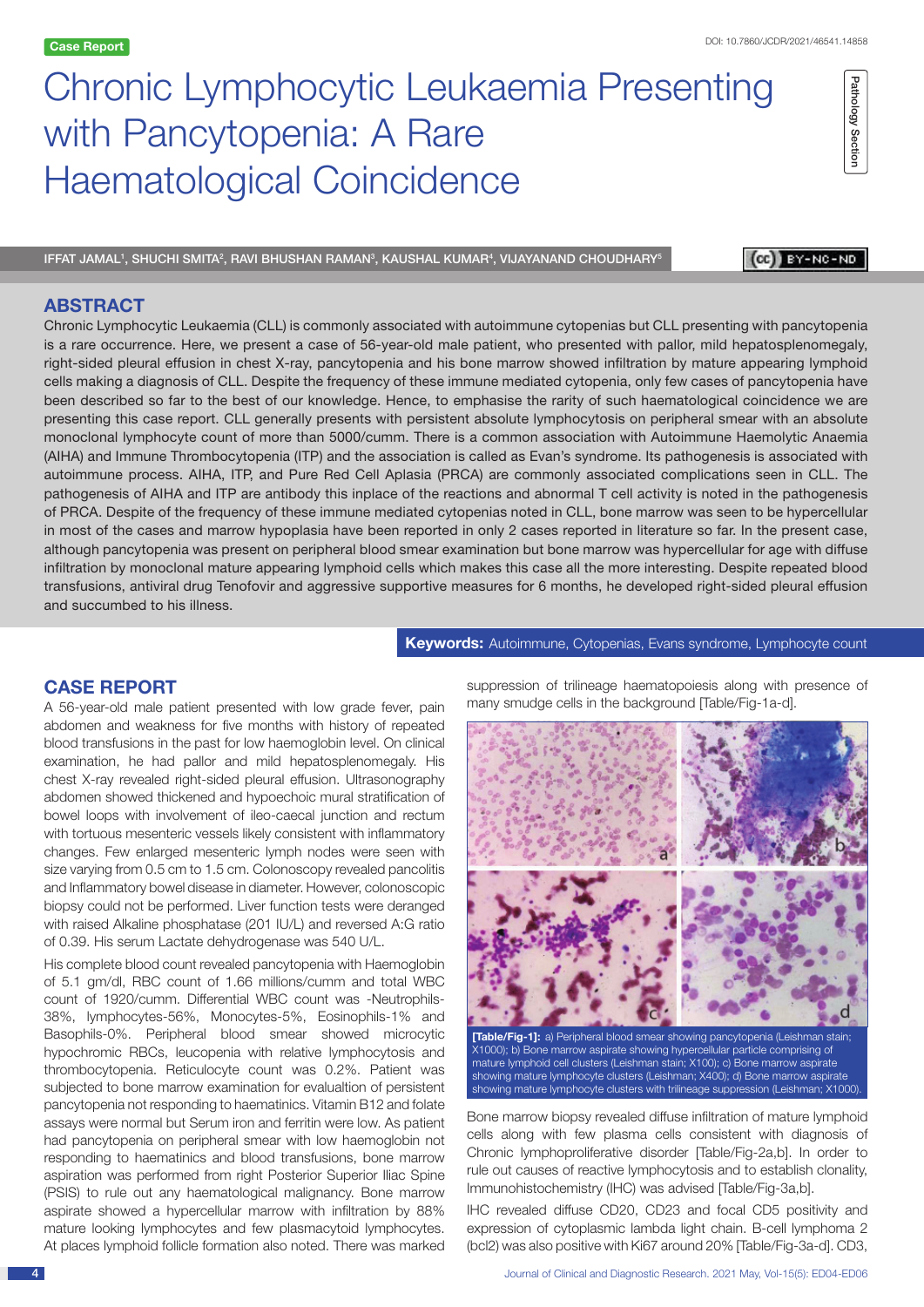CD10 and cyclin D were negative. A diagnosis of CLL was rendered based on morphology and IHC. He was Hepatitis B surface Antigen (HBsAg) positive for which he was taking antiviral drug Tenofovir for the past 6 months. Despite repeated blood transfusions and aggressive supportive measures, he developed right-sided pleural effusion and succumbed to his illness. No autopsy was performed.



hypercellular marrow with diffuse infiltration by mature lymphocytes (H&E; X400).



**[Table/Fig-3]:** a-c) IHC showing positivity for CD20, CD23, CD5 (DAB; X 400); d) IHC showing nuclear positivity for ki67 approximately 20% proliferative activity (DAB; X100). IHC: Immunohistochemistry; CD: Cluster of differentiation antigen; DAB: 3,3′-Diaminobenzidine staining

## **DISCUSSION**

CLL is known to be associated with autoimmune diseases including most commonly haematological conditions AIHA, ITP and PRCA and others being grave's disease, myasthenia gravis etc. AIHA has been reported in one third of CLL patients [1,2]. Prevalence of ITP in CLL is 2% and PRCA is much less commonly seen [1,2].

In the present case, there were two distinct causes of pathogenesis of pancytopenia- one was heavy bone marrow infiltration by malignant clone of lymphoid cells and the other was T-cell dysfunctioning precipitated by infection with hepatitis B and use of Tenofovir, a purine analogues for Hepatitis B infection. These drugs have permissive effects on autoantibody formation by selective loss of a particular sub-population of T cells [3,4]. It has been observed that in PRCA and aplastic anaemia, there is reversal of C4/CD8 ratio, resulting in suppression of erythropoiesis via increased secretion of gammainterferon [5]. Presentation with pancytopenia in the present case is quite rare and suggests T-cell dysfunctioning leading to trilineage suppression of haematopoiesis [6].

Earlier three cases of aplastic anaemia associated with CLL have been described so far. First case was a 58-year-old man developing PRCA few years after being diagnosed with B-CLL who then became pancytopenic with hypoplastic marrow with paratrabecular lymphoid aggregates which were CD19+, CD20+, CD23+, CD5+, and FITC- conjugated Mouse Monoclonal antibody (FMC7) with expression of cytoplasmic lambda light chains, consistent with a diagnosis of CLL. He was on treatment with Cyclosporine 6 mL/ kg/day [7]. Second patient was a 42-year-old man with B-CLL that progressed over time and developed AIHA after starting low dose Chlorambucil (5 mg/day) and finally became pancytopenic with hypocellular bone marrow [8]. In the third case, a 71-year-old patient who was presented with pancytopenia, with a markedly hypocellular bone marrow and with prominent trabecular lymphoid follicles [9]. IHC revealed positivity for CD19, CD23, CD5 monoclonal lambda light chains leading to the diagnosis of CLL [9]. However, in the present case no chemotherapy was started at the time of diagnosis and that could be the major reason for the hypercellularity of bone marrow as anticancer drugs are well known for causing bone marrow suppression. In previous cases, they developed pancytopenia and aplastic bone marrow picture years after start of immunosuppressive agents and anticancer drugs [10-12]. Hepatitis B causes suppression of haematopoiesis and alters the natural history and aggressiveness of CLL [13]. On follow-up chemotherapy was started. Initially, his blood counts started to improve on start of chemotherapy but then he developed severe pancytopenia and succumbed to his illness. Treatment with chemotherapeutic agents and purine analogue could also be one of the causes of pancytopenia in this case.

In another report, 3 out of 100 patients suspected to have aplastic anaemia as initial presentation had low grade Non-hodgkin lymphoma, although no further details on the subtype of lymphoma had been described [14]. With development of secondary cytopenias in CLL, severity of disease progresses and prognosis worsens. Early detection of complications can help in providing effective management [15].

### **CONCLUSION(S)**

There is only handful of cases where CLL is associated with pancytopenia which makes the present case worth reporting for timely diagnosis and treatment. Prognosis of such presentation is bad and requires immediate medical intervention. Association of Hepatitis B infection as in the present case and its treatment with purine analogue could be one of the cause of presentation with pancytopenia in CLL patients. So a proper medical history and history of medication in such patients is a must along a good clinician-pathologist communication.

#### **REFERENCES**

- [1] Visco C, Ruggeri M, Laura Evangelista M, Stasi R, Zanotti R, Giaretta I, et al. Impact of immune thrombocytopenia on the clinical course of chronic lymphocytic Leukaemia. Blood. 2008;111(3):1110-11.
- [2] Mauro FR, Foa R, Cerretti R, Giannarelli D, Coluzzi S, Mandelli F, et al. Autoimmune haemolytic anemia in chronic lymphocytic Leukaemia: Clinical, therapeutic, and prognostic features. Blood. 2000;95(9):2786-92.
- Kyasa MJ, Parrish RS, Schichman SA, Zent CS. Autoimmune cytopenia does not predict poor prognosis in chronic lymphocytic Leukaemia/small lymphocytic lymphoma. Am J Hematol. 2003;74(1):01-08.
- [4] Kyasa MJ, Hazlett L, Parrish RS, Schichman SA, Zent CS. Veterans with chronic lymphocytic Leukaemia/small lymphocytic lymphoma (CLL/SLL) have a markedly increased rate of second malignancy, which is the most common cause of death. Leuk Lymphoma. 2004;45(4):507-13.
- [5] Dearden C, Wade R, Else M, Richards S, Milligan D, Hamblin T, et al. The prognostic significance of a positive direct antiglobulin test in chronic lymphocytic Leukaemia: A beneficial effect of the combination of fludarabine and cyclophosphamide on the incidence of hemolyticanemia. Blood. 2008;111(4):1820-26.
- [6] Jaffe E, Harris N, Stein H, Vardiman J. Tumours of haematopoietic and lymphoid tissues. IARC Press; 2001;4(2):127-30.
- [7] JA Zonder, Keating M, Schiffer CA. Chronic lymphocytic leukaemia presenting in association with Aplastic anemia. American journal of Hematology. 2002;71:323-27.
- [8] Clive SZ, Neil EK. Autoimmune complications in chronic lymphocytic leukaemia. Best Practice Res Clin Haematology. 2010;23(1):47-59.
- [9] Julia MB, Bhargava P. Medical mystery: A 71 year old man with pancytopenia-The answer. New England Journal of Medicine. 2009;2845-46.
- [10] Crespo M, Bosch F, Villamor N, Bellosillo B, Colomer D, Rozman M, et al. ZAP-70 expression as a surrogate for immunoglobulin-variable-region mutations in chronic lymphocytic Leukaemia. N Engl J Med. 2003;348(4):1764-75.
- [11] Ibrahim S, Keating M, Do KA, O'Brien S, Huh YO, Jilani I, et al. CD38 expression as an important prognostic factor in B-cell chronic lymphocytic Leukaemia. Blood. 2001;98(5):181-86.
- [12] Zent CS, Call TG, Hogan WJ, Shanafelt TD, Kay NE. Update on riskstratified management for chronic lymphocytic Leukaemia. Leuk Lymphoma. 2006;47(8):1738-46.
- [13] Keating MJ, O'brien S, Albitar M, Lerner S, Plunkett W, Giles F, et al. Early results of a chemoimmunotherapy regimen of fludarabine, cyclophosphamide, and rituximab as initial therapy for chronic lymphocytic Leukaemia. J Clin Oncol. 2005;23(3):4079-88.